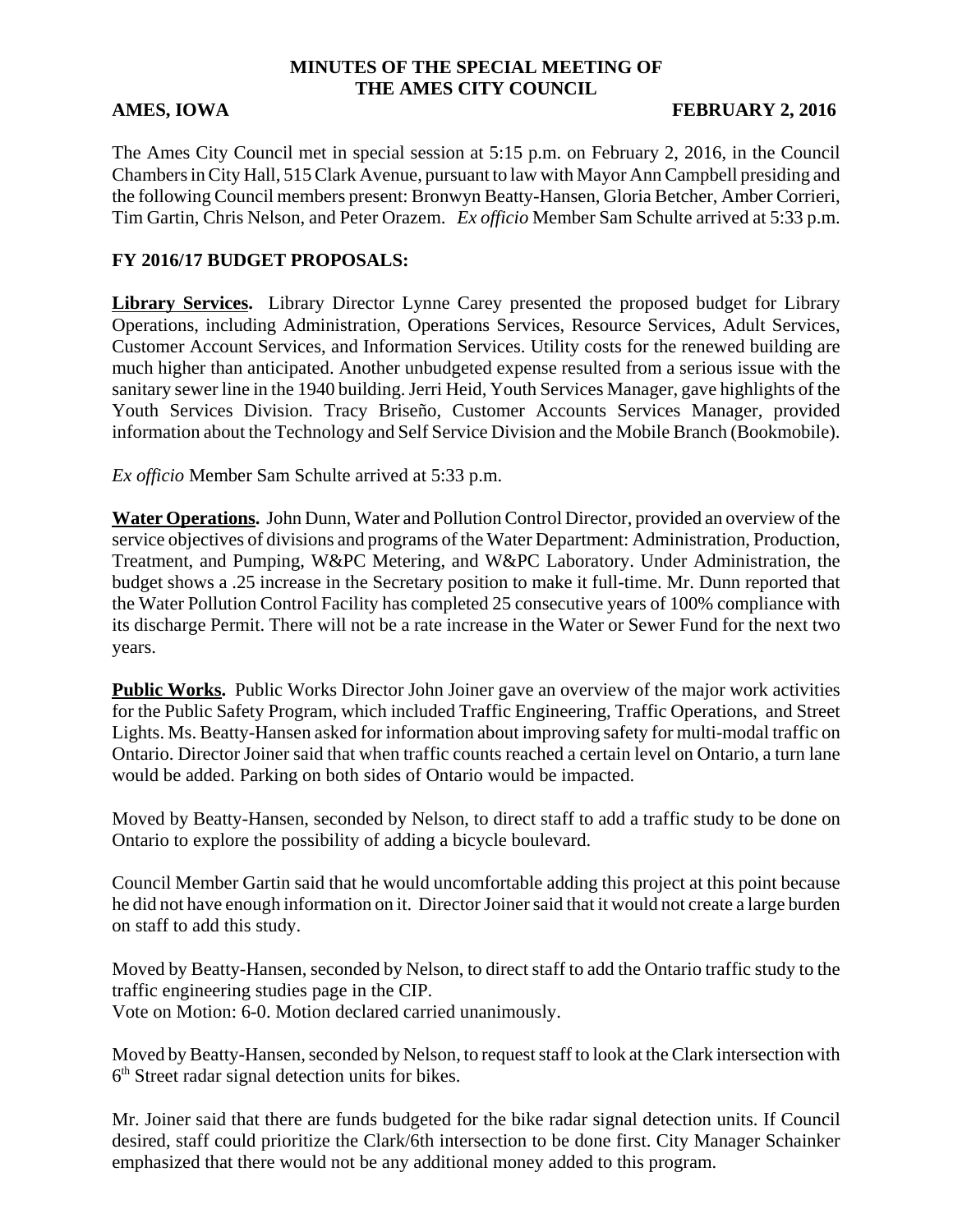Council Member Gartin said that he did not want to micro-manage staff's prioritization of projects under these programs. Director Joiner advised that staff had not yet prioritized the list. In this case, it did make sense to make the improvements at the Clark/6th Street intersection due to the improvements already being done on Clark.

City Manager Schainker reviewed the Storm Water Utility Fee Increase (36%) to the current 4-Tier Structure adopted in FY 2012/13. Discussion ensued on how to make all customers aware well in advance of when the increase will take effect. Public Relations Officer Susan Gwiasda offered suggestions on how to notify residents. Also, there will be a probable fee increase in the fees at the Resource Recovery.

Vote on Motion: 6-0. Motion declared carried unanimously.

Budget highlights of the Utilities Program, which included Utility Maintenance, Storm Sewer Maintenance, and Resource Recovery were given. Key components of the Street System, Parking Operations, and Airport Operations were presented. Lastly, Mr. Joiner provided highlights of the budgets for the Cemetery, Administration, and Engineering. The Council was told that staff is analyzing an increase in fees for the cemetery. A cemetery rate comparison had been done. Even with fee increases, General Fund support in the amount of \$39,273 will still be needed.

**Fleet Services.** Director Corey Mellies provided details of the budget for Fleet Services. He said that approximately 80% of service is done in-house. Fuel prices are expected to continue to decrease. Seventeen percent of the Fleet is considered "green."

**Facilities**. Director Mellies advised that the Facilities budget provides for the routine operations and maintenance expenses at two facilities: City Hall (including parking, grounds, and the Veterans' Memorial) located at 515 Clark Avenue and the Maintenance Facility (including associated parking lots) located at 2207 Edison Street. Major projects will include the City Hall Roof Replacement, West Parking Lot Reconstruction, and Space Needs.

**Finance Services.** Finance Director Duane Pitcher presented the budgets for Economic Development and Financial Services, including Administration, Purchasing Services, Information Technology, Utility Customer Service, and Parking Violation Collection. Under Economic Development, the budget for FY 2016/17 is up due primarily to the first year of Kingland TIF passthrough and an increase in the Hotel/Motel pass-through. Lastly, City Council Contingency and Merit Adjustments were explained by Mr. Pitcher.

**ADJOURNMENT:** Moved by Gartin to adjourn at 7:23 p.m.

\*\*\*\*\*\*\*\*\*\*\*\*\*\*\*\*\*\*\*\*\*\*\*\*\*\*\*\*\*\*\*\*\*\*\*\*\*\*\*\*\*\*\*\*\*\*\*\*\*\*\*\*\*\*\*\*\*\*\*\*\*\*\*\*\*\*\*\*\*\*\*\*\*\*\*\*

# **MINUTES OF THE SPECIAL MEETING OF THE AMES CITY COUNCIL**

**AMES, IOWA FEBRUARY 3, 2016** 

The Ames City Council met in special session at 5:18 p.m. on February 3, 2016, in the Council Chambers in City Hall, 515 Clark Avenue, pursuant to law with Mayor Ann Campbell presiding and the following Council members present: Bronwyn Beatty-Hansen, Gloria Betcher, Amber Corrieri, Tim Gartin, Chris Nelson, and Peter Orazem. *Ex officio* Member Sam Schulte was also present.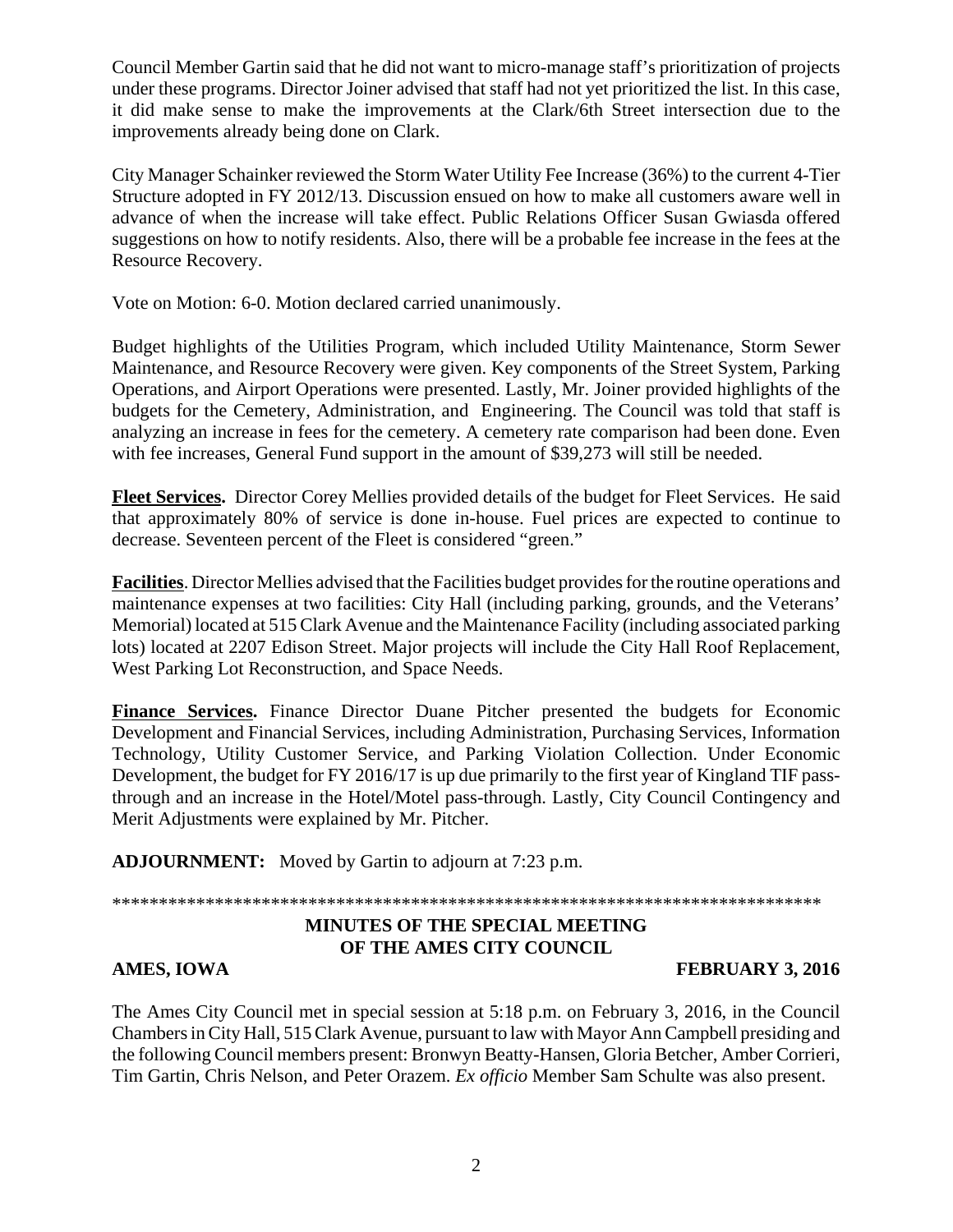### **FY 2016/17 BUDGET PROPOSALS:**

**Parks & Recreation.** Director Keith Abraham gave highlights of Administration, and Instructional, Athletic, and Aquatics programs. Mr. Abraham noted that they are requesting to move the Auditorium and Bandshell Management position from half-time to full-time. A major focus of the new staff person's time would be to bring in revenue-producing shows, maximize use of the Auditorium, lower the subsidy; and maintain, develop, and/or enhance relationships with existing and/or new users.

Budget information for the Wellness program and Parks Maintenance, and the two enterprise funds (Homewood Golf Course and Ames/ISU Ice Arena) was given. The various groups with whom Parks and Recreation partners were listed. Some of the new programming was described.

Mr. Abraham explained the offering of scholarships to residents who meet requirements set by Mid-Iowa Community Action. Council Member Gartin said he wants to ensure that there is enough money allocated to scholarship funding. Noting that the Ames Racquet and Fitness Center is going to close one of its locations, Council Member Orazem asked if the City would be interested in taking over that facility. Mr. Abraham advised that the Harvest Church will be purchasing the building. Harvest Church will be keeping two of the courts open to the public and has asked the City if it wants to manage those courts. Mr. Gartin noted that if those courts go away, there will be no indoor tennis courts. Mr. Abraham stated that the operational budget would be large if the City were to manage the courts.

Lastly, Mr. Abraham told the Council that one of the Department's goals to be accomplished by 2015 is to have no trimming in the Parks.

**Electric Services.** Donald Kom, Director of Electric Services, highlighted the operations budgets for each division (Administration, Production, Fuel Purchases, Distribution, Technical Services, and Engineering). He announced that the large project of converting the Power Plant from coal to natural gas is currently underway.

Under Administration, Demand Side Management has played a significant role in reducing peak; that program began in 2007. Last year, there were 15 solar projects completed; 111 new solar projects are projected for 2016/17. The pilot Industrial Interruptible/Off-Peak Rate project has proven to be very successful. Mr. Kom named the projects that are currently occurring. The Electric Peak occurred on July 17, 2015 at 122.4 MW. The all-time peak occurred on July 25, 2012 at 130.7 MW. The largest program in the budget is Fuel/Purchased Power at \$33,167,839. Mr. Kom emphasized that it does cost more to burn gas than it does from coal. Renewal energy equates to approximately 15.3% of City usage (10.5% from wind and 4.8% from refuse-derived fuel).

**Law Enforcement.** Details were given by Police Chief Chuck Cychosz of the budget for the Public Safety Program, which included Administration and Records, Crime Prevention and Police Services, General Investigation, Emergency Communications, Forfeiture/Grants, Animal Control, and Parking Enforcement. Chief Cychosz described some of the policing challenges. The Department attempts to meet those challenges through outreach, training, and commitment. The Law Enforcement budget is up 3.5%, which includes some enhancements (new police officer; .25 increase to the Mental Health Advocate position; body cameras). Fleet expenses are down a little, and retirement costs are down. The Chief shared that the Department receives 29,000 calls/year, which results in 2,000 cases.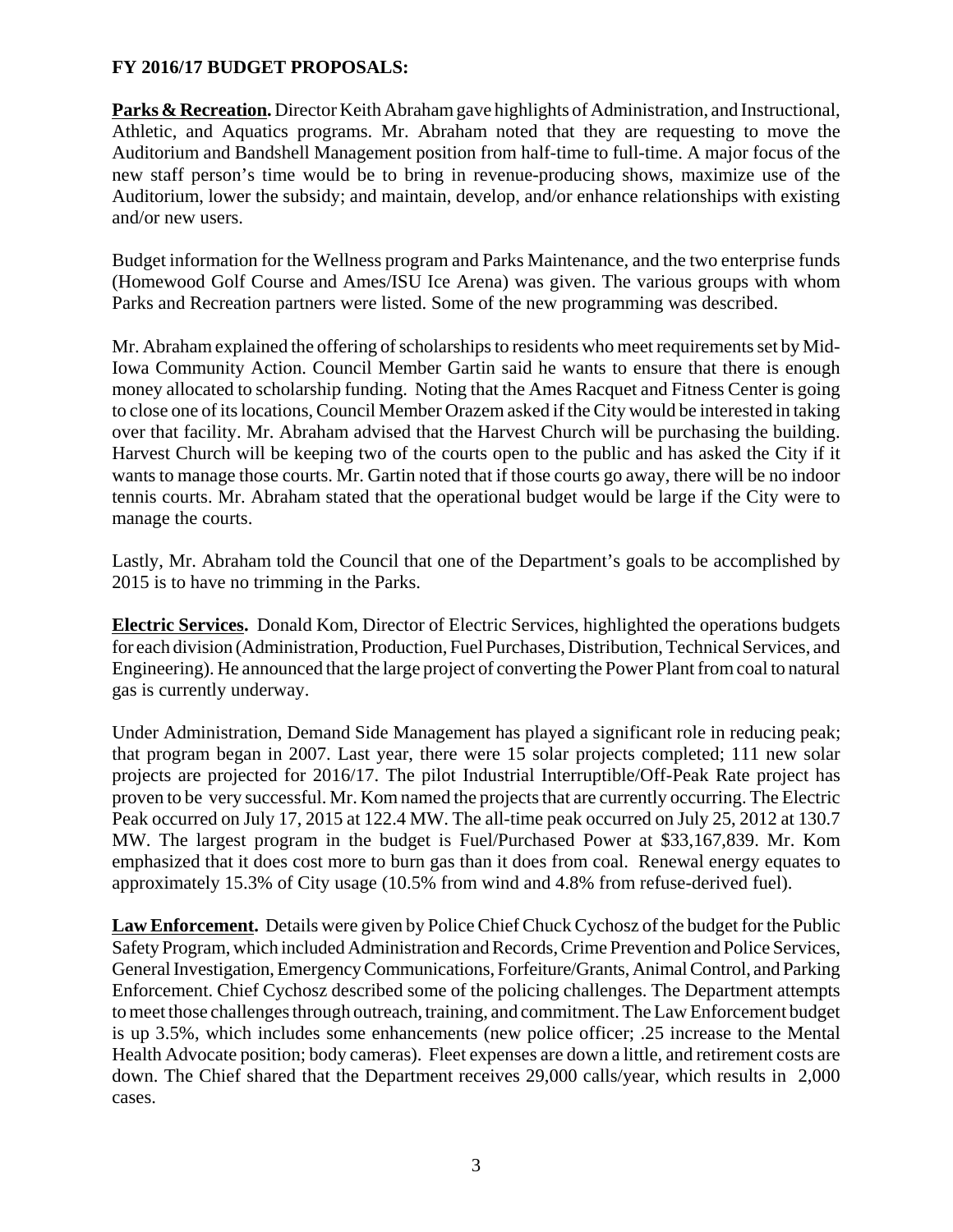Council Member Orazem asked if it was time to revisit the issue of cameras in Campustown. Chief Cychosz advised that staff has been getting feedback from the Campustown Action Association. Additional public discussion will ensue and information will be brought back to the City Council. Council Member Gartin would like to have conversations about the usage of body cameras before the Department moves forward. Chief Cychosz advised that the Department is having those conversations. Procedures and policies need to be in place. City Manager Schainker advised that if the Council supports funding body cameras, policies and procedures will be brought to the City Council for review. The cameras will not be purchased until the Council approves the policies and procedures.

Accident data from 2011 (1,303 accidents) to 2015 (1,676 accidents) were given; that is a 29% increase. Council Member Gartin would like those numbers expressed in per capita terms.

Noise complaints were down even through apartment complexes increased by 23%. There were 54 Nuisance Party citations issued.

Chief Cychosz emphasized the important role social media plays for the Police Department.

The Mental Health Advocate program was explained. They are requesting a .25 increase to the position.

Highlights of the Animal Control budget were given. There were 2,304 calls last fiscal year.

The meeting recessed at 7:40 p.m. and reconvened at 7:48 p.m.

**Fire Department.** Chief Shawn Bayouth detailed the budgets for Fire Safety, Administration and Support, Suppression and Emergency Action, and Building Safety.

The 9.2% increase in Administration and Support is due to the addition of a new full-time-equivalent Training Chief position.

Mr. Bayouth highlighted some of the benefits of mutual aid partnerships. Pictures of different fire scenes from incidents that had occurred during 2015 were shown.

Chief Bayouth recognized Iowa State University for its contribution (25%) to the Fire Department's operation budget.

Public education events attended by fire fighters were up in 2015.

Highlights of the Building Safety/Inspections Division were given by Chief Bayouth. The *2017 National Electrical Code* will be adopted this fiscal year. Rental Housing fees will increase from 3.3% to 3.5% in 2016/17.

As a reminder to the Council, Chief Bayouth noted that they are coming up to the final extension for the requirement for sprinklers to be installed in Greek Houses. That requirement was directed by the City Council years ago.

**ADJOURNMENT:** Moved by Beatty-Hansen to adjourn the meeting at 8:19 p.m.

\*\*\*\*\*\*\*\*\*\*\*\*\*\*\*\*\*\*\*\*\*\*\*\*\*\*\*\*\*\*\*\*\*\*\*\*\*\*\*\*\*\*\*\*\*\*\*\*\*\*\*\*\*\*\*\*\*\*\*\*\*\*\*\*\*\*\*\*\*\*\*\*\*\*\*\*\*\*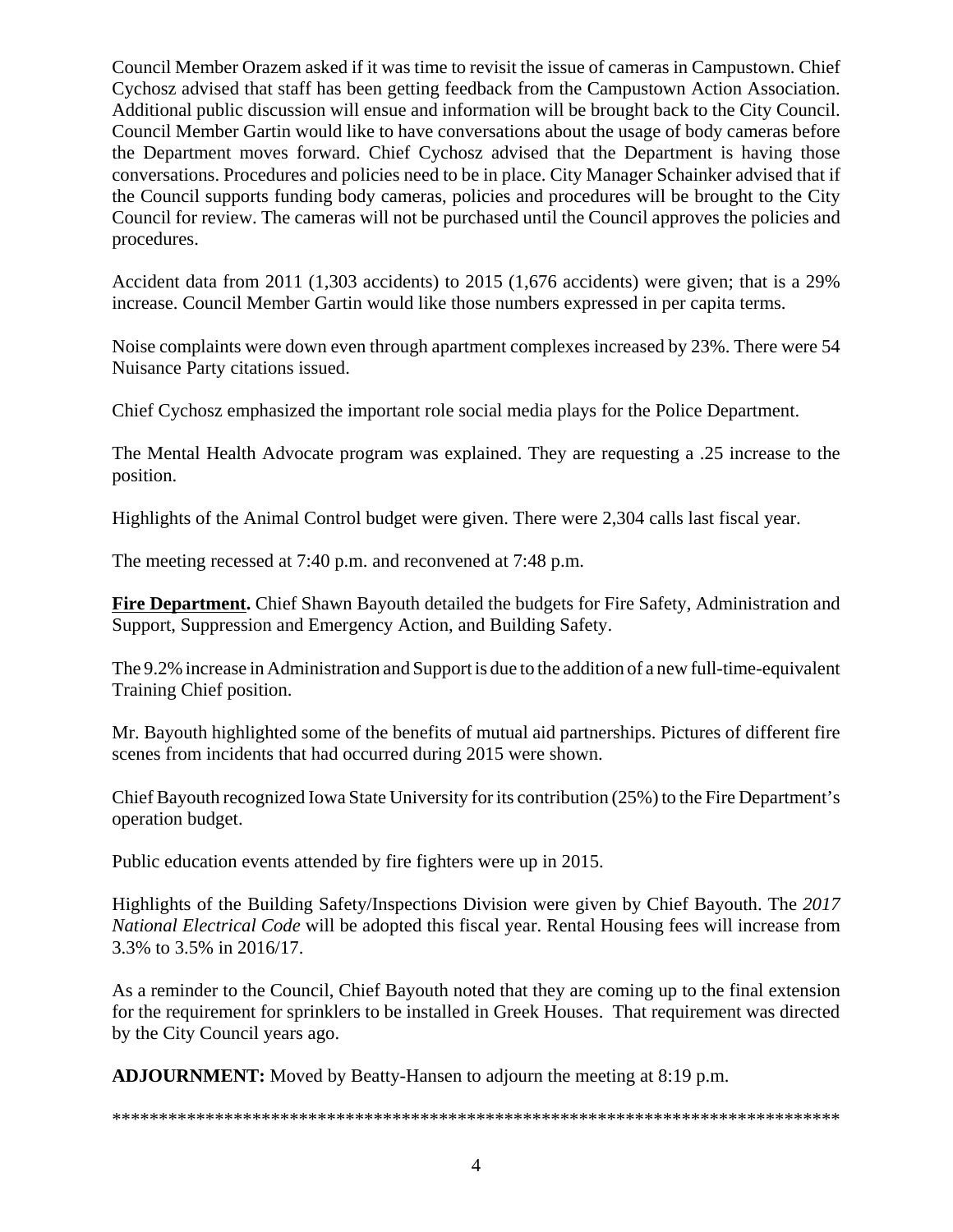### **MINUTES OF THE SPECIAL MEETING OF THE AMES CITY COUNCIL**

### **AMES, IOWA FEBRUARY 4, 2016**

The Ames City Council met in special session at 5:17 p.m. on February 4, 2016, in the Council Chambers in City Hall, 515 Clark Avenue, pursuant to law. The following Council members were present: Bronwyn Beatty-Hansen, Gloria Betcher, Amber Corrieri, Tim Gartin, and Chris Nelson. Mayor Ann Campbell, Council Member Peter Orazem, and *Ex officio* Member Sam Schulte were absent. City Attorney Judy Parks called the meeting to order and announced that Mayor Campbell is ill and Mayor Pro Tem Orazem would also be absent. Therefore, the first thing that the Council members needed to do was to elect a Temporary Chair to preside over this meeting.

Moved by Corrieri, seconded by Betcher, to name Council Member Chris Nelson as the Temporary Chairperson to preside over this meeting. Vote on Motion: 4-0. Motion declared carried unanimously.

Temporary Chairperson Nelson began presiding over the meeting.

# **FY 2016/17 BUDGET PROPOSALS:**

**Transit System.** Transit Director Sheri Kyras gave highlights of the budgets for Administration and Support. She reviewed revenues and expenses. The big change to expenses was the decrease in fuel costs. There will be an increase of \$6.75 in the student fee, which equates to \$73.10/semester. Next year, off-site storage of buses will occur for the first time; there is \$50,000 budgeted to cover that expense. In order to address driver hiring challenges, there is a new Trainer position in the budget as well as incentivizing bonuses for new drivers. There are currently 145 drivers.

Ms. Kyras reviewed new and major projects that will be initiated in the next fiscal year. She also explained major projects for the Fixed Route Service program and detailed the budget for the Dial-a-Ride program.

**City Council**. Assistant City Manager Brian Phillips provided the Council with a summary of tasks and objectives they had set for FY 2014/15. He highlighted annual activities attended by the Mayor and City Council.

**City Manager.** Highlights of the major projects supported by the City Manager's Office were given by Mr. Phillips.

**City Clerk.** Diane Voss, City Clerk, presented the City Clerk's Division budget. Many of the services provided by the City Clerk's Office were summarized. Major sources of revenue and the largest expenses were highlighted.

**Public Relations.** Susan Gwiasda, Public Relations Officer, listed ways that the City communicates internally and externally. She specifically highlighted press releases (169 in FY 2014/15), newsletters, the newly designed Web site, social media (17 *Facebook* pages and seven *Twitter* accounts), brochures, and community branding. Ms. Gwiasda listed many of the events that the City will be hosting during the next four months.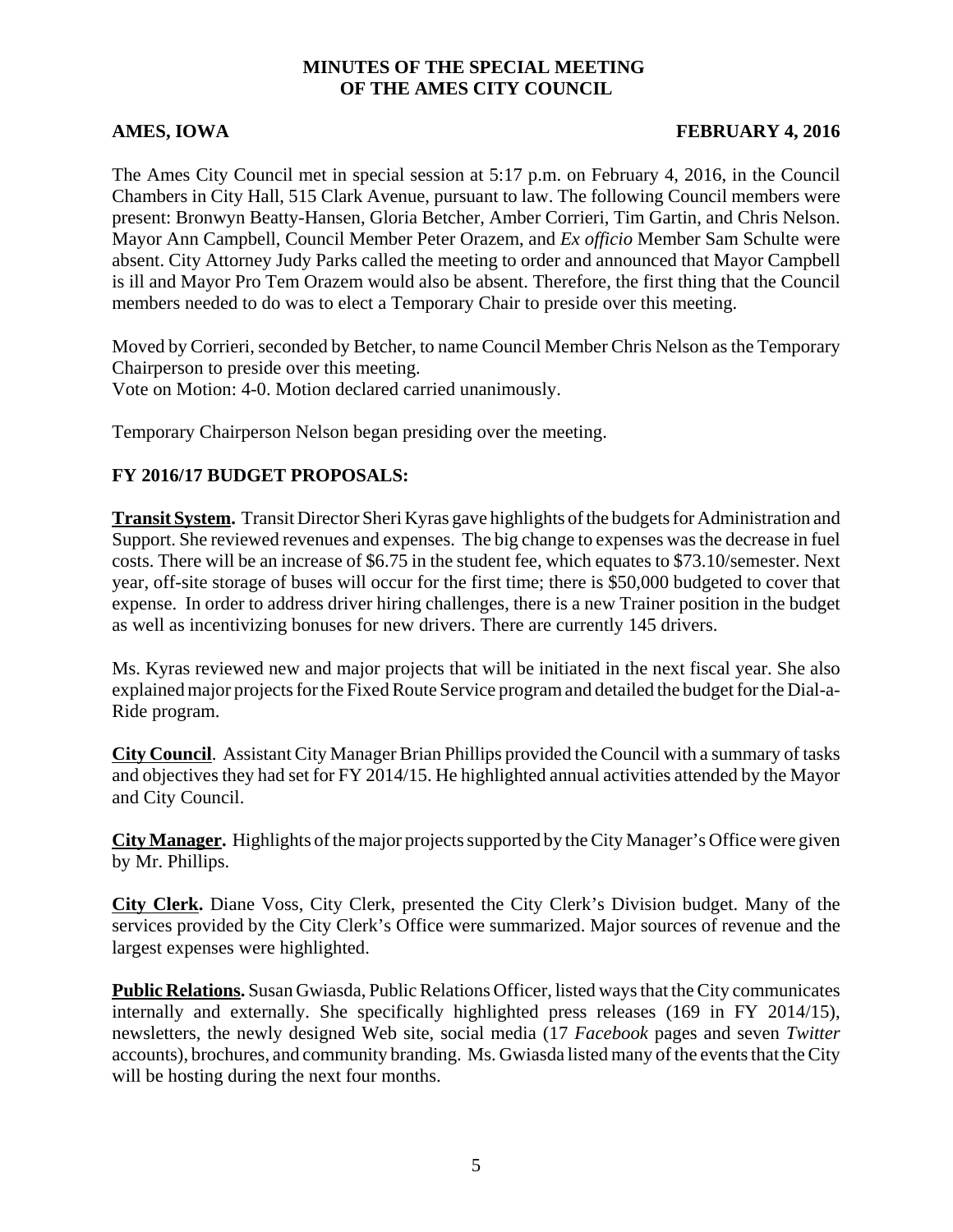**Cable TV.** Ms. Gwiasda highlighted the programming awards earned by Derek Crisler, Cable Coordinator, during the past year. Mr. Crisler continues to make improvements to the City's programming. The City is now broadcasting in HD. It will begin HD streaming simulcast this fall.

**Legal Services.** City Attorney Judy Parks summarized the services provided by the Legal Department. Ms. Parks noted that there is one Assistant City Attorney position vacant. She said that in beginning the recruitment for that position, she is keeping in mind the importance of stability in staffing. City Attorney Parks showed the Department's funding sources and how they are allocated. Major projects accomplished during the past fiscal year and those continuing into this fiscal year were listed. Another major task of this Department is Property Assessment Appeals. Civil litigation requiring City Attorney representation was noted.

**Human Resources.** Director Kaila Kenjar summarized the initiatives for the Human Resources Department. During the past fiscal year, new individuals have or will have filled the Director, both Human Resource Officers, and Human Resources Analyst positions. Ms. Kenjar noted that the City is undergoing bargaining efforts with all five of the Unions. She also showed information on employee and leadership development. The Council was told that there had been 45 recruitments initiated in 2015/16 with 2,000 applications received.

**Risk Management.** Human Resources Director Kenjar highlighted the main risk management initiatives and activities. She noted the largest expenses were Property and Liability Premiums. Dave Eaton, Risk Manager, said he had completed the OSHA Authorized Trainer Program. He said the City will continue implementation of Functional Job Assessments (FJA).

**Health Insurance Management.** Human Resources Director Kenjar presented highlights for the Health Insurance Management program. Health insurance rate increases from FY 2011-12 to the current year were shown. A Service Objective is to keep yearly rate increases below 10%.

**Health Promotion Program.** Ms. Kenjar reviewed key services and programs that are offered to employees. She summarized the wellness and health care service delivery initiatives. Some of the services and programs were highlighted. It was noted that many of the Council members were participating in the Live Healthy Iowa initiative.

**Long-Range Planning and Current Planning.** Planning and Housing Director Kelly Diekmann stated that the budget now reflects one program of planning services, merging the Current Planning program and Long-Range Planning program. He presented a pie chart of the planning activities and how much time they take. The Department has one vacant Planner position; that position should be filled by Spring 2016. Highlights of the Long-Range Planning activities were given. A summary of Planning Division priorities as set by the City Council was distributed to the Mayor and City Council. Current Planning highlights were provided. A map of likely development areas (2016/17) were shown.

**City-Wide Affordable Housing.** Vanessa Baker-Latimer, Housing Coordinator, noted the citywide housing activities for 2015/16 and 2016/17. She said that program accounts for expenses incurred by the City's Housing Division that are not eligible for reimbursement under the federal government's Community Development Block Grant program to assist low- and moderate-income households. For 2015/16 and 2016/17, staff will continue to host community forums and events to train, educate, and engage the public regarding various housing topics/awareness.